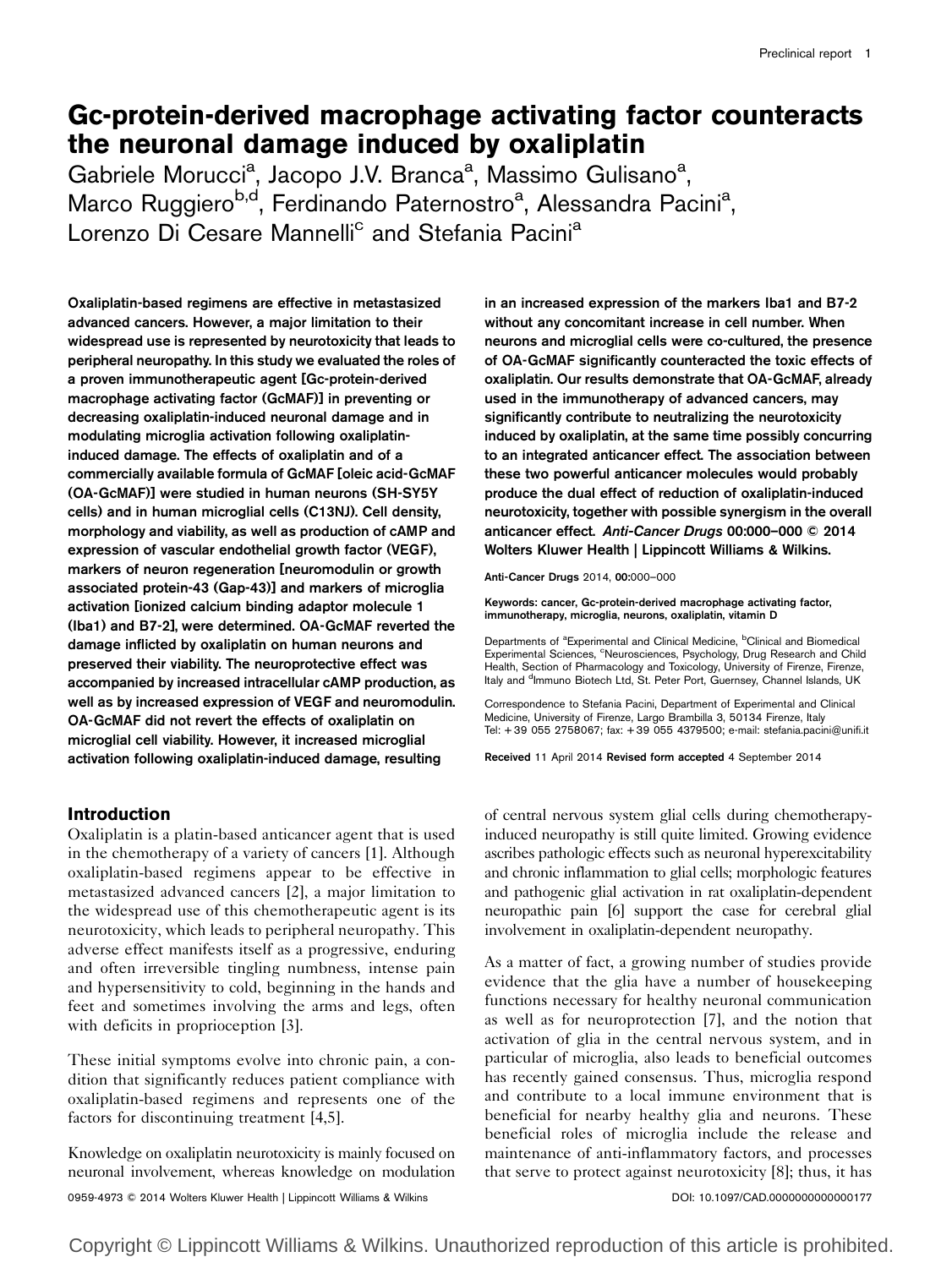been postulated that the fine balance between proinflammatory and anti-inflammatory events after damage could be controlled by varying the expression of the 'selfassociated molecular pattern' and 'altered self' proteins in microglia [\[9\]](#page-12-0). It appears that, without appropriate clearance of dying cells and of cellular debris by activated phagocytic microglia, toxicity and cellular damage readily spread in the central nervous system [\[10\]](#page-12-0). Generally, microglia, congruent with typical macrophage and dendritic cell activity, act as a first line of defence against pathogen invasion by recognizing, sequestering and processing antigens. Once microglia are activated, they produce and release several signalling molecules that activate nearby astrocytes and neurons.

It has been recognized for many years that one of the most prominent endogenous regulators of macrophage function is the vitamin D-binding protein-derived macrophage activating factor, also designated as Gc-globulinderived macrophage activating factor (GcMAF) [\[11](#page-12-0)].

In addition to stimulating macrophages, GcMAF has a number of other biological properties that contribute to its well-assessed therapeutic effects. These range from inhibition of angiogenesis [\[12](#page-12-0)] to direct inhibition of human cancer cell proliferation and metastatic potential [\[13,14](#page-12-0)]. We have recently demonstrated that these multifaceted effects of GcMAF can be interpreted considering the interconnection between the GcMAF and the vitamin D receptor (VDR) signalling pathways [\[15](#page-12-0)]. The in-vitro and in-vivo results recently published [\[16\]](#page-12-0) are consistent with a direct effect of GcMAF on human neuronal viability and metabolic activity, as well as on inflammation-associated pain.

As GcMAF-based integrative anticancer regimens appear to be very effective in controlling metastasized advanced cancers [\[17\]](#page-12-0), we postulated that GcMAF could be used in combination with oxaliplatin-based therapeutic regimens to counteract the neurotoxicity of these treatments with possible synergism in the anticancer effects.

In fact, the neuroprotective compounds used to prevent chemotherapy-evoked neuropathy are poorly effective [\[5](#page-12-0)] and, importantly, they do not contribute to anticancer effects. Therefore, molecules that are able to counteract the cell modifications associated with neuropathic pain at the same time contributing to anticancer effects would represent a significant improvement over existing regimens. Consistent with these premises, in this study we evaluated the roles of a commercially available preparation of GcMAF [oleic acid-GcMAF (OA-GcMAF)] commonly used in anticancer treatment in preventing neuron modifications and inducing microglia activation following oxaliplatin-induced damage.

# Methods

## Cell lines

The SH-SY5Y cell line was purchased from Istituto Zooprofilattico dell'Emilia e della Romagna, Brescia, Italy. The human microglial C13NJ cell line was kindly donated by Dr Jean Mazella (Institut de Pharmacologie Moléculaire et Cellulaire, Centre National de la Recherche Scientifique, Université de Nice-Sophia Antipolis, Valbonne, France).

We chose the SH-SY5Y cell line because of its dual role in oncology and neuropharmacology. This line was originally derived from a metastatic bone tumour biopsy [\[18\]](#page-12-0) and represents a model to study the effects of anticancer therapies aimed at neuroblastoma [\[19,20](#page-12-0)]. However, this cell line also represents a model to study the neurobiology of neurodegenerative diseases and neuropathies [\[21](#page-12-0)]. Because of this, SH-SY5Y cells have been extensively used to study the neuroprotective effects of a variety of treatments [\[22\]](#page-12-0). In our experiments, we exploited these latter features of SH-SY5Y cells and appropriately serum-starved the cultures before the experiments, as described [\[23](#page-12-0)].

The cell lines were maintained, respectively, in DMEM/Ham's F12 and in DMEM supplemented with 10% foetal bovine serum (FBS) and 2 mmol/l L-glutamine at 37°C in a humidified atmosphere with 95% air/5% CO2. The growth medium was changed every 2 or 3 days. The co-culture (C13NJ/SH-SY5Y) was maintained in DMEM supplemented with 10% FBS and 2 mmol/l L-glutamine. Cell media, FBS and L-glutamine were purchased from EuroClone S.p.a. (Milan, Italy).

Before each treatment, the cell lines and the co-culture were starved for 24 h in appropriate medium without FBS (starvation medium); thereafter, fresh starvation medium containing stimuli was added for 24 or 48 h. For the experiments on co-culture, C13NJ and SH-SY5Y cells were mixed at densities of 50 000 and 500 000 cells/ml, respectively.

# Stimuli

Oxaliplatin (Sigma Aldrich, Milan, Italy) was dissolved in PBS and concentrations of 1, 10, 100, 500  $\mu$ mol/l and 1 mmol/l were used.

OA-GcMAF is commercially available and was prepared in-house at Immuno Biotech Ltd following a proprietary procedure. Briefly, GcMAF was purified according to the procedure described previously [\[24](#page-12-0)]. Vitamin D-binding protein was isolated from purified human serum, obtained from the American Red Cross, by either 25-hydroxyvitamin D3–sepharose high-affinity chromatography or actin–agarose affinity chromatography. The bound material was eluted and then further processed by incubation with three immobilized enzymes as described [\[25\]](#page-12-0). The resulting GcMAF was filter-sterilized. The protein content and concentration were assayed using the standard Bradford protein assay method. Purity was assessed by SDS-PAGE and western blotting analysis performed after each step of the preparation procedure [\[16\]](#page-12-0). At the end of the production process, GcMAF was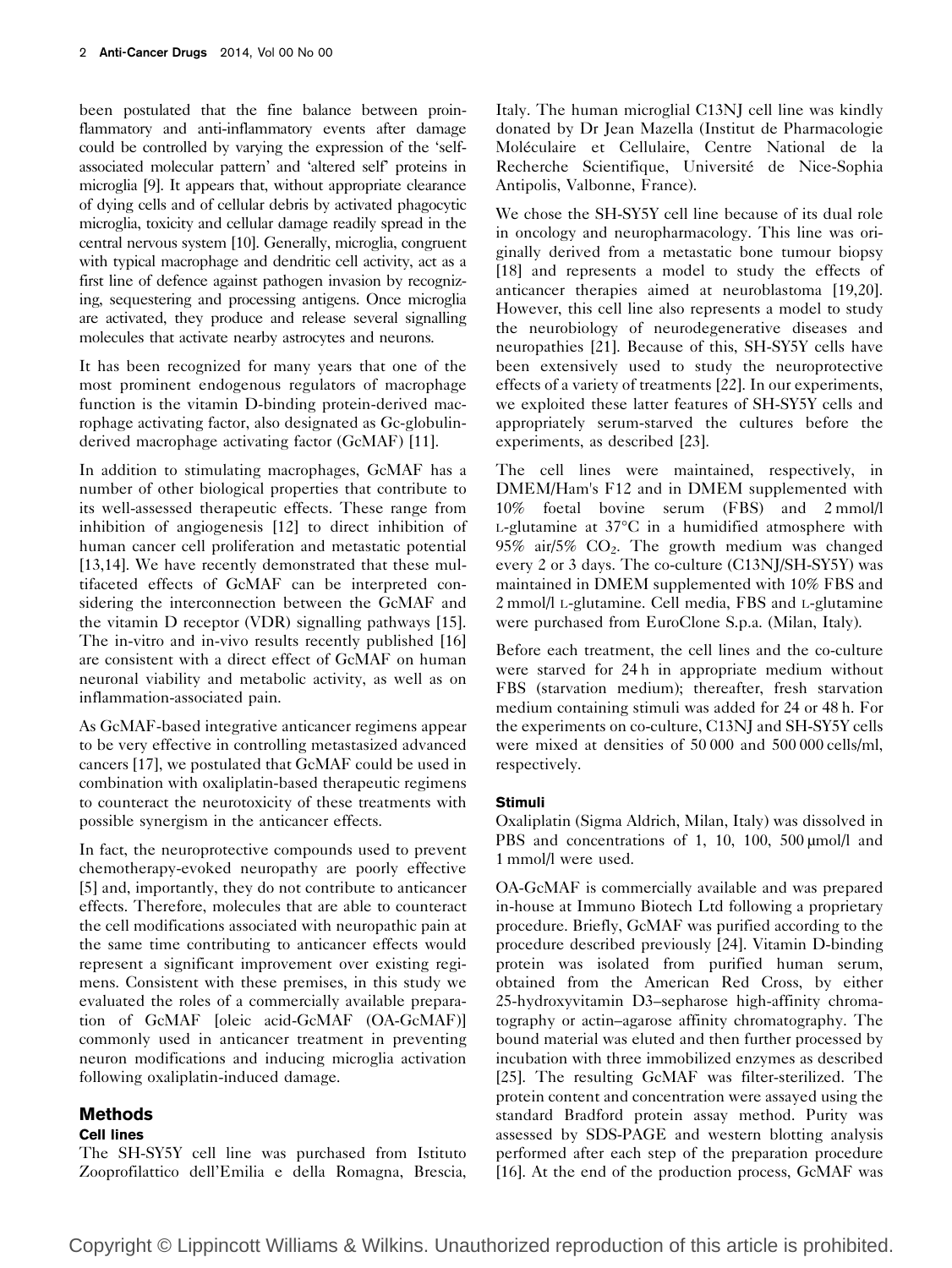checked for sterility in-house and externally by independent laboratories. Its safety and biological activity were tested in human monocytes, human breast cancer cells and chick embryo chorionallantoic membranes [\[12](#page-12-0), [14,15](#page-12-0)]. Highly purified OA (molecular weight, 282.46, molecular formula  $C_{18}H_{34}O_2$ ; Acros Organics, Geel, Belgium) was complexed with GcMAF in accordance with the molecular structures and modelling described [\[15](#page-12-0)]. The optimal conditions for the preparation of the complexes were established according to the principles described [\[26\]](#page-12-0). OA-GcMAF had a classic dosedependent effect on all the different cell lines used to test its efficacy; the 800 pmol/l concentration was chosen as it was the highest concentration that induced a positive cell response just before the plateau doses [\[16\]](#page-12-0).

#### Cell viability assay

Cell viability was evaluated using the reduction of a tetrazolium salt, 2-(2-methoxy-4-nitrophenyl)-3-(4-nitrophenyl)-5-(2,4-disulfophenyl)-2H tetrazolium monosodium salt (WST-8), as an index of cell dehydrogenase activity. SH-SY5Y and C13NJ cells were plated into 96-well plates at densities of 20 000 and 10 000 cells/well, respectively, in their appropriate complete growth medium. Cells were starved for 24 h and then treated with different concentrations of oxaliplatin and/or OA-GcMAF. Because of the stronger sensitivity of C13NJ, oxaliplatin concentrations used for this cell line were higher than those used for SH-SY5Y. Cells were treated with oxaliplatin alone for 24 h and with OA-GcMAF alone for 48 h. When investigating the neuroprotective effect of OA-GcMAF, OA-GcMAF was added to the starvation cell medium 24 h before oxaliplatin was added for 24 h; thus, OA-GcMAF remained in the culture medium for a total of 48 h. At the end of each treatment, the medium was replaced with 100 µl of fresh starvation medium, along with 10 µl of the chromogenic solution (WST-8). After incubation of the wells for 3 h at 37°C, the absorbance was directly measured at 450 nm (optical density) using a Multiscan FC photometer (Thermo Scientific, Milan, Italy). Each experimental point was performed in quintuplicate, and each experiment was performed three times.

#### Cell density and morphology evaluation

SH-SY5Y and C13NJ cells were seeded on coverslip glasses in their appropriate complete growth medium. Cells were starved for 24 h and then treated with different concentrations of oxaliplatin and/or OA-GcMAF for 24 or 48 h.

At the end of the treatments, the medium was removed and two washes with cold PBS were performed. One ml of 0.5% paraformaldehyde was added to each coverslip glass for 10 min. After two washes with cold PBS, the coverslip glasses were dried for 1 h (at room temperature) and then stained with haematoxylin–eosin dye following a standard procedure.

Coverslip glasses were observed under a light microscope and pictures were taken at different magnifications using a digital camera (Nikon Coolpix 990; Nikon Instrument S.p.A., Milan, Italy).

The cell density was quantified by measuring the cell surface/ mm<sup>2</sup> with ImageJ software (National Institutes of Health, Bethesda, Maryland, USA; <http://imagej.nih.gov/ij>, 1.47t).

## cAMP assay

SH-SY5Y (10 $\times$ 10<sup>6</sup> cells/well) and C13NJ (4 $\times$ 10<sup>6</sup> cells/ well) cells were plated in Petri dishes in their appropriate complete growth medium; after 24 h of starvation, the cells were treated for 25 min with oxaliplatin and/or OA-GcMAF. Thereafter, the medium was removed and 1.5 ml of HCl (0.1 mol/l) was added for 20 min to allow cell lysis and degradation of phosphodiesterases. Cells were scraped and centrifuged at room temperature for 10 min at 1800 rpm. The supernatants were directly measured in duplicate by performing a cAMP competitive enzyme-linked immunosorbent assay (ELISA) (Thermo Scientific).

## Western blotting

SH-SY5Y ( $10 \times 10^6$  cells/well) and C13NJ ( $4 \times 10^6$  cells/ well) cells were plated in Petri dishes in their appropriate complete growth medium; after 24 h starvation, cells were treated for 24 or 48 h with oxaliplatin and/or OA-GcMAF. Thereafter, the medium was removed, two washes with phosphate-buffered saline (PBS) were performed and the cells were scraped from the surface of the dishes. The cell suspension was centrifuged at 1000 rpm for 10 min at room temperature. The pellets were treated with lysis buffer containing protease inhibitors (Sigma Aldrich) for 30 min at 4°C, vortexing every 5 min. The homogenates were centrifuged at 4°C for 10 min at 12 000 rpm and the supernatants were used to evaluate the protein concentration using the Bradford method. Equal amounts of protein (30 µg) were subjected to 12% polyacrylamide gel electrophoresis and then transferred onto a nitrocellulose membrane (Porablot NPC, MACHEREY-NAGEL; Carlo Erba Reagents, Milan, Italy). After blocking for 1 h with 5% bovine serum albumin (BSA) in Tris-buffered saline (TBS) containing 0.1% Tween 20 at room temperature, the blot was incubated overnight at 4°C with the primary antibody for vascular endothelial growth factor (VEGF), B7-2 and neuromodulin [growth associated protein-43 (GAP-43); Santa Cruz Biotechnology, Santa Cruz, California, USA] at a 1 : 500 dilution and for ionized calcium binding adaptor molecule 1 (Iba1) (Wako Chemicals GmbH, Neuss, Germany) at a 0.5 µg/ml concentration. The goat anti-mouse horseradish peroxidase (HRP)-conjugated secondary antibody (Santa Cruz Biotechnology) was added at a 1:5000 dilution for 1 h at room temperature and VEGF, B7-2 and GAP-43 were detected with the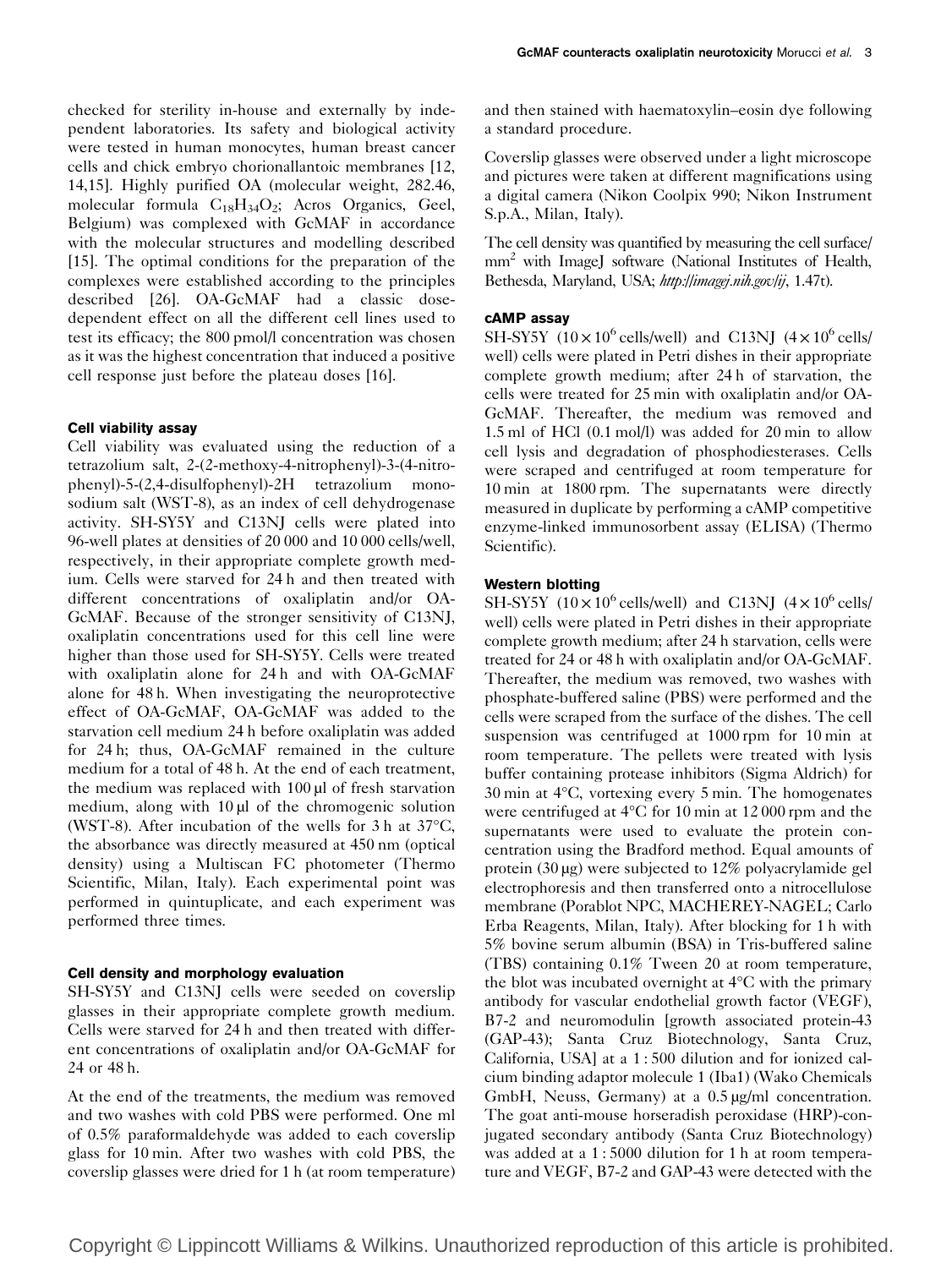<span id="page-3-0"></span>Amersham ECL Plus Western Blotting Detection Reagent (EuroClone, Milan, Italy). In contrast, the goat anti-rabbit HRP-conjugated secondary antibody (Santa

Fig. 1



Cell viability and cell density of SH-SY5Y cells after treatment with oxaliplatin. (a) Cell viability, evaluated using the WST-8 assay. Histograms show a decrease in the metabolic activity of SH-SY5Y cells after 24 h of treatment with oxaliplatin at different concentrations. (b) Cell density, evaluated by light microscopy and quantification, after haematoxylin–eosin staining. Pictures show a decrease in the cell density of SH-SY5Y cells after 24 h of treatment with oxaliplatin at different concentrations. Upper panels: total magnification  $\times$  100; lower panels: total magnification  $\times$  200. Bar = 100 µm. The histograms represent quantification of the cell density using ImageJ. They show the mean area occupied by the SH-SY5Y surface in five different fields (1 mm<sup>2</sup>) on each coverslip. Two coverslips were counted in a blinded manner for each experimental point. Results are expressed as mean value  $\pm$  SEM for two replicates (\* $P$  < 0.05 vs. control); each experiment was performed three times. OD, optical density; OXA, oxaliplatin.

Cruz Biotechnology) was added at a 1 : 5000 dilution for 1 h at room temperature and Iba1 was detected with the Amersham ECL Plus Western Blotting Detection Reagent (EuroClone). Protein expression levels were then quantified using image analysis software (ImageJ; National Institutes of Health; <http://imagej.nih.gov/ij>, 1.47t).

## Detection of DNA fragmentation

DNA integrity of the SH-SY5Y/C13NJ co-culture was evaluated by using the DNA fragmentation detection kit (FragEL Fragmentation Detection Kit; Fluorescent-TdT Enzyme; Calbiochem, Life Technology, Milan, Italy). The principle of fluorescein-FragEL is that terminal deoxynucleotidyl transferase (TdT) catalyses the addition of fluorescein-labelled and unlabelled deoxynucleotides to the 3′-OH ends generated by endonucleases during apoptotic degeneration. SH-SY5Y and C13NJ cells were seeded at densities of 100 000 and 20 000 cells, respectively, on coverslip glasses in their appropriate complete growth medium. After 24 h of starvation cells were treated with different concentrations of oxaliplatin and/or OA-GcMAF for 24 or 48 h. At the end of the treatments the medium was removed and two washes with cold PBS were performed. The cell lines were first fixed in 0.5% paraformaldehyde in PBS for 10 min and then permeabilized for 2 min in cold acetone at room temperature. After three washes in TBS, the slides were incubated in  $1 \times TdT$  equilibration buffer for 30 min at room temperature. Thereafter, the slides were incubated in staining solution consisting of 57 µl fluorescein-FragEL TdT labelling reaction  $mix + 3$  µl TdT enzyme solution for 1.5 h at 37°C. Three more washes in TBS for 1 min at room temperature were performed and the slides were eventually mounted onto a microscope slide with a drop of mounting medium. Images were taken under a motorized Leica DM6000 B microscope equipped with a DFC350FX camera (Leica, Manneheim, Germany) at  $\times$  200 magnification, and the signal intensity was analysed using ImageJ software.

#### **Results**

## Treatment of SH-SY5Y cells with oxaliplatin and OA-GcMAF: cell viability, morphology, cAMP, VEGF and neuromodulin expression

It is well known that oxaliplatin induces cell damage of SH-SY5Y cells, deeply affecting their viability [\[21](#page-12-0)]. To assess the most appropriate oxaliplatin concentration inducing reversible damage we evaluated the cell viability of SH-SY5Y cells after 24 h of treatment with oxaliplatin at different concentrations. Treatment for 24 h was chosen as the most appropriate time period for treatment, sufficient to induce significant and, at the same time, reversible cell damage. As shown in Fig. 1a, cell viability, evaluated using the WST-8 assay, decreased, as expected, with an increase in oxaliplatin concentration. Significant differences  $(P<0.05)$  in comparison with control, untreated cells were observed when oxaliplatin concentrations of 10 and 100 μmol/l were used.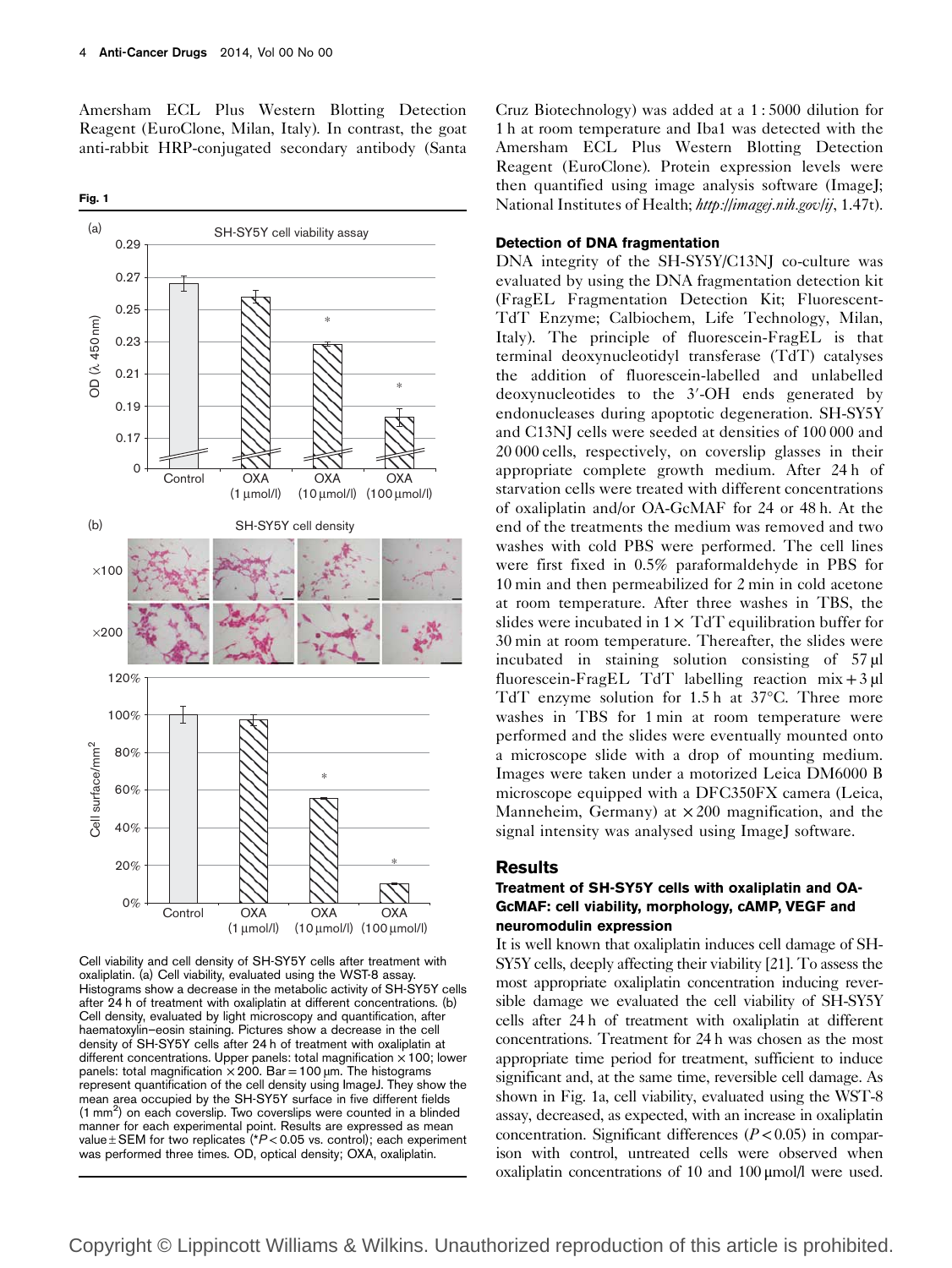A lower concentration of oxaliplatin such as 1 μmol/l did not significantly affect SH-SY5Y cell viability.

The decrease in oxaliplatin-induced cell viability was associated with a significant decrease in cell density, evaluated by morphological analysis [\(Fig. 1b\)](#page-3-0). Cell density variations, observed by light microscopy, were then quantified using appropriate software and expressed as cell surface/mm<sup>2</sup> [\(Fig. 1b\)](#page-3-0). Cell density was significantly decreased  $(P<0.05)$ , consistent with cell viability assay results, when SH-SY5Y cells were treated with 10 and 100 μmol/l oxaliplatin. Data obtained from both the cell viability assay and the morphological analysis indicated that the most appropriate concentration of oxaliplatin that induced reversible cell damage was 10 μmol/l. Therefore, this concentration was the one we focused on in the present study.

When SH-SY5Y cells were treated for 48 h with OA-GcMAF (800 pmol/l), a significant increase ( $P < 0.05$ ) in cell viability was observed (Fig. 2a). This concentration and time period of treatment (48 h) were chosen as the most appropriate after preliminary experiments in which several doses and different time periods of treatment were tested (data not shown). Cell viability after the treatment with OA-GcMAF was higher in comparison with cell viability of the cells cultured for 48 h in the same medium but without OA-GcMAF. The cell viability induced by treatment for 24 h with 10 μmol/l oxaliplatin was, as expected, significantly decreased compared with that of control cells cultured in the same medium for 24 h but without oxaliplatin. The decrease in cell viability induced by 10 μmol/l oxaliplatin was completely reversed when OA-GcMAF was added 24 h before the treatment, as shown in Fig. 2a  $(P<0.05)$ . At this experimental point, OA-GcMAF was still present when cells were treated with oxaliplatin; thus, OA-GcMAF remained in the cell medium for a total of 48 h.

It is well assessed that GcMAF increases the intracellular concentration of cAMP in human mononuclear cells, and this signal transduction pathway has been implicated in the immunostimulating effects of GcMAF [\[12\]](#page-12-0). As cAMP mediates the neuroprotective effects of a variety of substances [\[27](#page-12-0)], we decided to study whether cAMP was also involved in the neuroprotective effect exerted by OA-GcMAF in SH-SY5Y cells. Our results demonstrate that cAMP levels significantly increased  $(P<0.05)$  in comparison with control untreated cells when SH-SY5Y cells were treated with 800 pmol/l OA-GcMAF (Fig. 2b). However, oxaliplatin alone, as well as the combination of oxaliplatin and OA-GcMAF, induced, to the same extent, the activation of the cAMP signal transduction pathway (Fig. 2b). These results confirm that in SH-SY5Y cells, as well as in other cell lines, OA-GcMAF activates a cAMPdependent signal transduction pathway. However, as the treatment with oxaliplatin alone activates, as expected [\[28](#page-12-0)], the same pathway, no differences were observed



Cell viability and cAMP level of SH-SY5Y cells after treatment with oxaliplatin and OA-GcMAF. (a) Treatment of SH-SY5Y cells with oxaliplatin for 24 h negatively affects cell viability in comparison with control untreated cells (control 24 h). To allow OA-GcMAF to act as a protective factor, cells were cultured with OA-GcMAF for 24 h before adding oxaliplatin. When oxaliplatin was added to the culture (for 24 h), OA-GcMAF was still present in the medium, such that, all in all, it remained in the cell medium for 48 h. Histograms show that, in this case, cell viability is restored to significantly higher levels compared with those seen in the oxaliplatin (alone)-treated sample. (b) cAMP levels, evaluated using the ELISA assay, measured after 25 min of OA-GcMAF, oxaliplatin and OA-GcMAF + oxaliplatin treatment, suggest that both OA-GcMAF and oxaliplatin activate the same signal transduction pathway. Results are expressed as mean value $\pm$ SEM for five replicates  $(*P<0.05$  vs. control;  $**P<0.05$  vs. OXA alone). Each experiment was performed three times. OA-GcMAF, oleic acid-Gc-protein-derived macrophage activating factor; OD, optical density; OXA, oxaliplatin.

when SH-SY5Y cells were treated with OA-GcMAF and oxaliplatin simultaneously.

Furthermore, we investigated whether the observed effect of counteraction of the toxic effects of oxaliplatin by OA-GcMAF was due to neurotrophic/neurogenic factors released by neurons. Data in the literature interestingly show that, in addition to the traditional neurogenic and neurotrophic factors, VEGF also plays the role of a neurogenic factor involved in cell homeostasis [\[29](#page-12-0)]. Therefore, VEGF expression, after the treatment of

Copyright © Lippincott Williams & Wilkins. Unauthorized reproduction of this article is prohibited.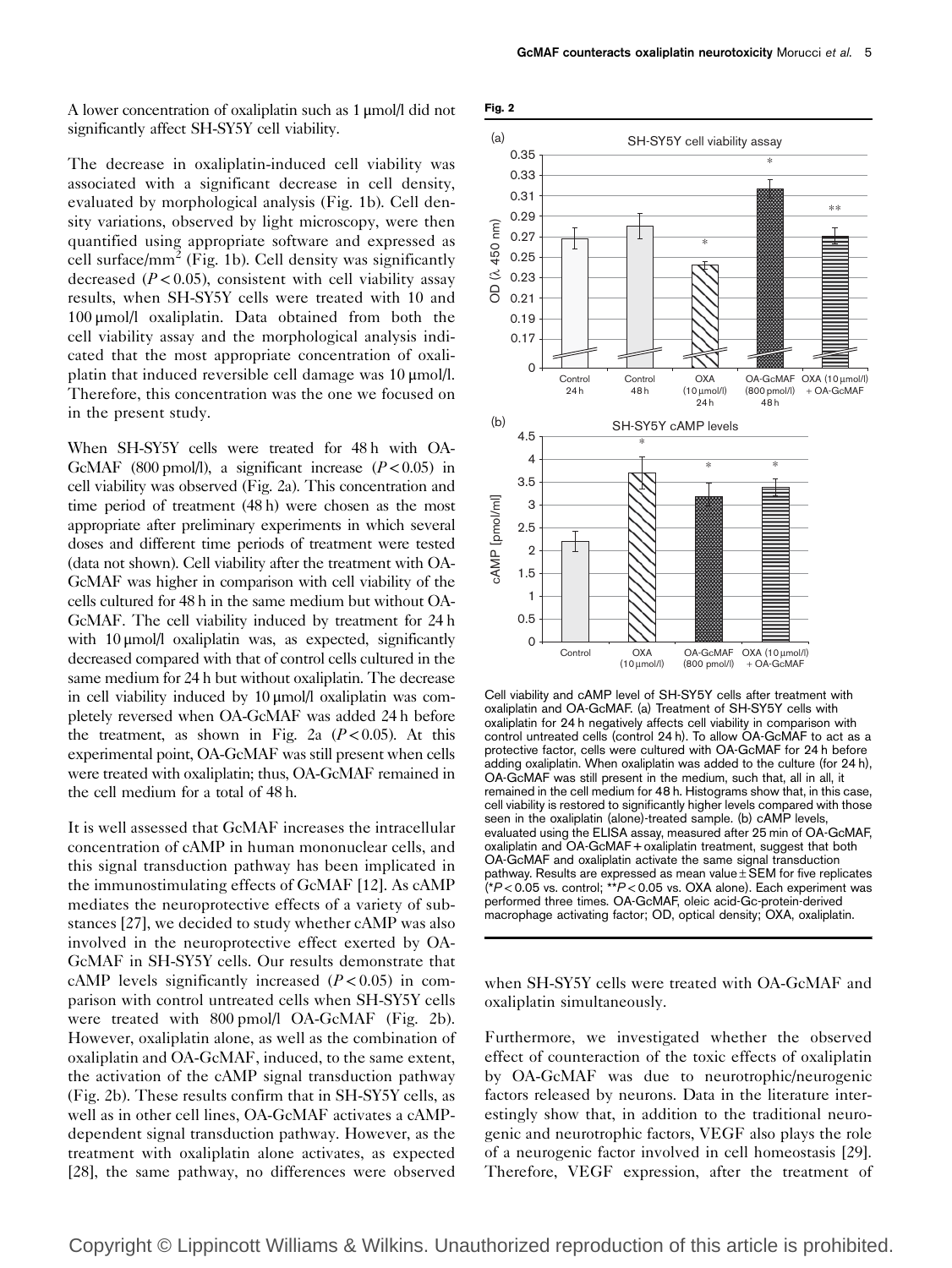SH-SY5Y cells with OA-GcMAF and with oxaliplatin, was studied. Treatment of SH-SY5Y cells with OA-GcMAF induced an increase in the expression of VEGF in comparison with control, untreated cells  $(P<0.05)$ , as demonstrated by western blotting and densitometric analysis [\(Fig. 3a\)](#page-6-0). In contrast, treatment of cells with oxaliplatin induced a significant decrease in VEGF expression in comparison with control, untreated cells. When cells were cultured for 24 h in the presence of OA-GcMAF and then triggered with oxaliplatin for 24 h, VEGF expression was superimposable to the level of VEGF expression in control, untreated cells and significantly higher than VEGF expression induced by the treatment with oxaliplatin alone. These results confirm the fact that OA-GcMAF by itself induces the expression of neurotrophic/neurogenic factors in SH-SY5Y cells and, at the same time, it counteracts the negative effects induced by oxaliplatin. These data are consistent with the described observation of a molecular interaction between cAMP signalling and VEGF expression [\[30\]](#page-12-0) and suggest that both the cAMP signal transduction pathway and the expression of VEGF are implicated in the neuroprotective effects of OA-GcMAF.

To evaluate whether the neuroprotective effects observed after the treatment of neurons with OA-GcMAF were associated with the expression of markers suggesting neuron regenerative responses, we investigated the role of neuromodulin or GAP-43, a crucial proteic component present at high levels in neuronal growth cones during development and axonal regeneration [\[31](#page-12-0),[32](#page-12-0)]. [Figure 3b](#page-6-0) shows the expression of neuromodulin after the treatment of SH-SY5Y cells with OA-GcMAF and with oxaliplatin. Treatment of SH-SY5Y cells with OA-GcMAF induced an increase in the expression of neuromodulin, as demonstrated by western blotting analysis. The densitometric analysis revealed that neuromodulin expression was significantly higher in cells treated for 48 h with OA-GcMAF in comparison with control, untreated cells  $(P<0.05)$ . This result underlines the neurotrophic effect of OA-GcMAF. When cells were treated with oxaliplatin, a significant decrease in neuromodulin expression was observed; this result was consistent with the morphological observations as well as with the previously shown data on cell viability describing cell damage induced by oxaliplatin. When cells were pretreated for 24 h with OA-GcMAF and then stimulated with oxaliplatin, no significant recovery was observed in the expression of neuromodulin.

These results suggest that OA-GcMAF is directly involved in neuronal pathfinding and branching during regeneration; however, in this case, it does not seem to revert the negative toxic effect induced by the treatment with oxaliplatin.

## Treatment of C13NJ cells with oxaliplatin and OA-GcMAF: cell viability, morphology, cAMP, VEGF, Iba1 and B7-2 expression

C13NJ microglial cell viability after 24 h of treatment with oxaliplatin at different concentrations was evaluated using the WST-8 assay. As shown in [Fig. 4a,](#page-7-0) cell viability decreased, as expected, with an increase in oxaliplatin concentration. Significant differences  $(P < 0.05)$  in comparison with control, untreated cells were observed for all the tested oxaliplatin concentrations (100, 500 μmol/l and 1 mmol/l).

The decrease in oxaliplatin-induced cell viability was associated with a significant decrease in cell density, evaluated by morphological study ([Fig. 4b\)](#page-7-0). Cell density variations observed on light microscopy were then quantified using appropriate software and expressed as cell surface/mm<sup>2</sup> [\(Fig. 4b\)](#page-7-0). Cell density was significantly decreased  $(P< 0.05)$ , consistent with the results obtained by the cell viability assay, when the cells were treated with all the tested oxaliplatin concentrations. In contrast to the results observed in SH-SY5Y cells, the data obtained from both the cell viability assay and the morphological analysis indicated that the most appropriate concentration of oxaliplatin that induced reversible cell damage of C13NJ cells was 100 μmol/l. This concentration was the one we focused on in the present study.

When C13NJ cells were treated for 48 h with OA-GcMAF (800 pmol/l), a significant increase in cell viability was observed in comparison with control, untreated cells ([Fig. 5a](#page-7-0)) cultured for the same time period in the same medium but without OA-GcMAF. However, at significant variance with that observed in neurons, the decrease in cell viability induced by 100 μmol/l oxaliplatin was not reversed by pretreatment with OA-GcMAF. In this case, the presence of OA-GcMAF, added 24 h before the treatment with oxaliplatin and still present during the treatment with oxaliplatin, did not restore C13NJ cell viability [\(Fig. 5a\)](#page-7-0).

Consistent with this lack of effect in restoring microglial cell viability, no significant differences in comparison with control untreated cells were observed in cAMP production when C13NJ cells were treated with OA-GcMAF (800 pmol/l), as shown in [Fig. 5b](#page-7-0). Oxaliplatin alone as well as in combination with OA-GcMAF induced a significant decrease in the level of cAMP, suggesting that the treatment with oxaliplatin with or without OA-GcMAF is associated with the activation of the signal transduction pathway, leading to cell suffering. The absence of stimulation of the cAMP pathway by OA-GcMAF suggests the possibility that the role of OA-GcMAF in activating the cAMP pathway could be cell-line dependent.

Thus, as microglia produce VEGF [\[29,33](#page-12-0)], we investigated the role of VEGF in the C13NJ cell line after treatment with oxaliplatin and/or with OA-GcMAF (800 pmol/l) for 48 h. Results showed that the treatment of C13NJ cells with OA-GcMAF induced a significant decrease in the expression of VEGF, as demonstrated by western blotting and densitometric analysis. As shown in [Fig. 6a,](#page-8-0) VEGF expression is not significantly affected when C13NJ cells are treated with oxaliplatin alone or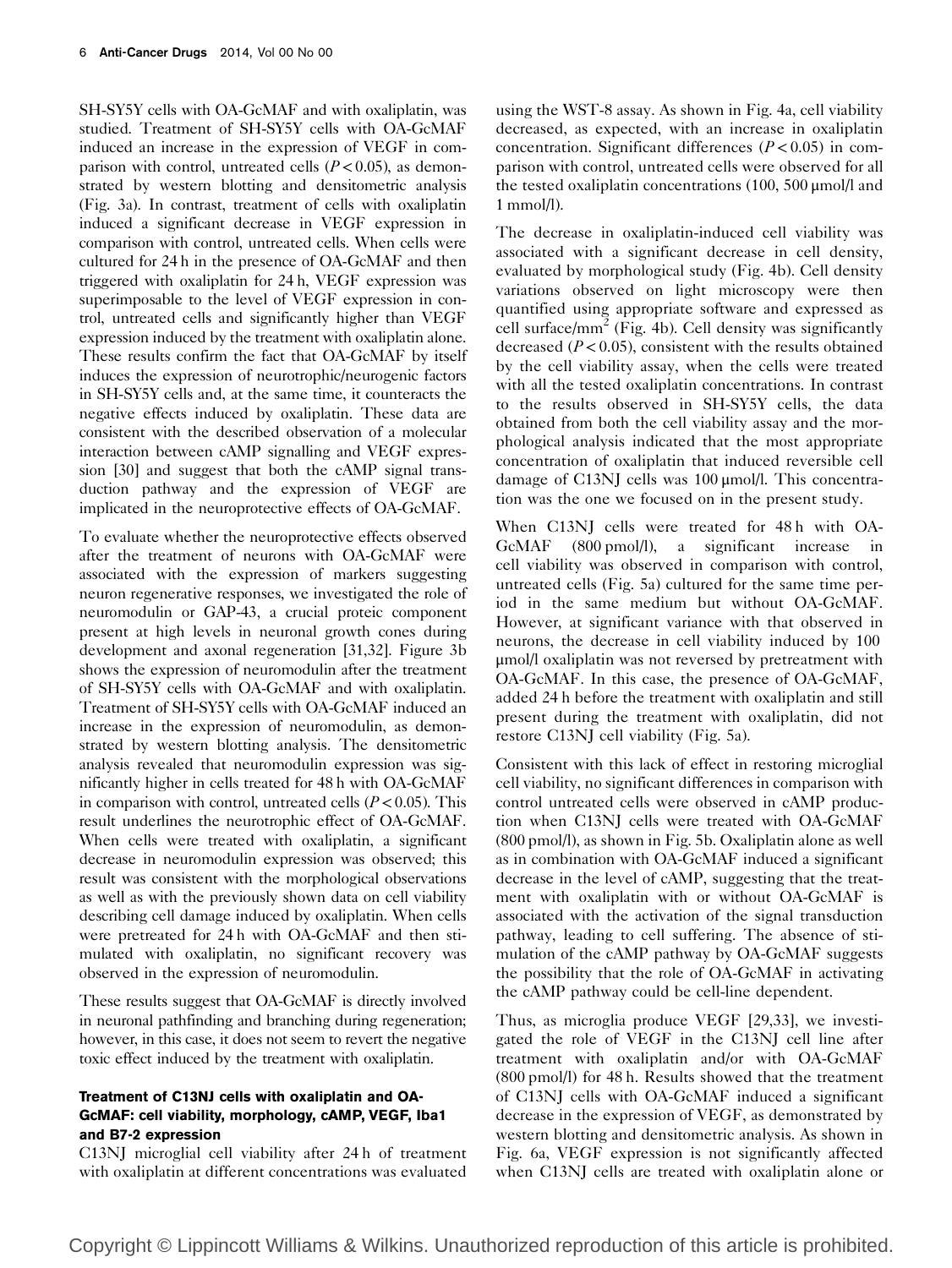

VEGF and neuromodulin (GAP-43) expression in SH-SY5Y cells after treatment with oxaliplatin and OA-GcMAF. (a) Expression of VEGF, evaluated by western blotting analysis and quantified using ImageJ software. Treatment of SH-SY5Y cells with OA-GcMAF induces an increased expression of VEGF in comparison with control, untreated cells (\*P<0.05). In contrast, treatment of cells with oxaliplatin induces a significant decrease in VEGF expression in comparison with control, untreated cells. When cells are cultured for 24 h in the presence of OA-GcMAF and then triggered with oxaliplatin for 24 h, VEGF expression is superimposable to the level of VEGF expression in control, untreated cells and significantly higher than VEGF expression induced by treatment with oxaliplatin alone (\*\*P<0.05 vs. OXA). (b) Expression of neuromodulin (GAP-43), evaluated by western blotting analysis and quantified using ImageJ software, shows a significant increase after the treatment of SH-SY5Y cells with OA-GcMAF (800 pmol/l). When cells are treated with oxaliplatin, a significant decrease in neuromodulin expression is observed in comparison with controls. When cells are pretreated for 24 h with OA-GcMAF and then stimulated with oxaliplatin, no significant recovery is observed in the expression of neuromodulin in comparison with treatment with oxaliplatin alone. Results are expressed as mean value  $\pm$  SEM for two replicates (\*P<0.05 vs. control). Each experiment was performed three times. GAP-43, growth associated protein-43; OA-GcMAF, oleic acid-Gc-protein-derived macrophage activating factor; OXA, oxaliplatin; VEGF, vascular endothelial growth factor.

with the combination of oxaliplatin and OA-GcMAF in comparison with control cells.

Taken together, these results indicate that OA-GcMAF, at variance with that observed in neurons, did not positively stimulate the cAMP/VEGF signalling pathway in microglial cells, nor did it protect these cells from oxaliplatin-induced damage.

To evaluate the possible induction of microglial cells by OA-GcMAF, we investigated the expression of two markers of microglial activation, Iba1 and B7-2, by western blotting analysis and image quantification by densitometric analysis. Iba1 is a protein specifically expressed in macrophages/microglia and is upregulated during the activation of these cells [\[34](#page-12-0)]. B7-2 is a protein that is upregulated in activated microglia and is involved in breaking synaptic contacts of impaired neurons to allow nerve regeneration and neuritogenesis [\[35\]](#page-12-0). After 48 h of treatment with OA-GcMAF, the expression of Iba1 and B7-2 was not significantly different in

<span id="page-6-0"></span>Fig. 3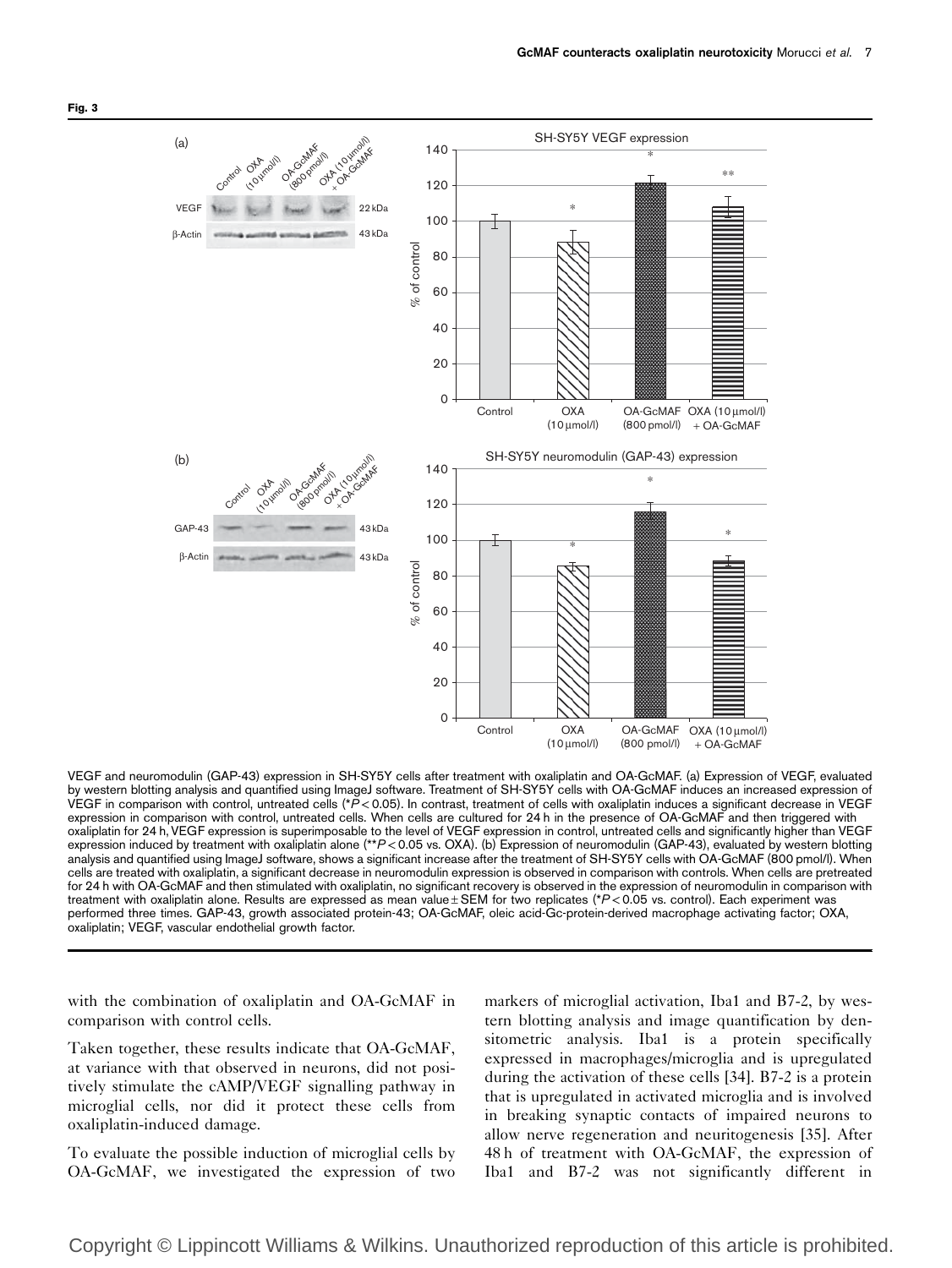<span id="page-7-0"></span>

Cell viability and cell density of C13NJ cells after treatment with oxaliplatin. (a) Cell viability, evaluated using the WST-8 assay. Histograms show a decrease in the metabolic activity of C13NJ cells after 24 h of treatment with oxaliplatin at different concentrations. (b) Cell density, evaluated by light microscopy, after haematoxylin–eosin staining. Pictures show a decrease in the cell density of C13NJ cells after 24 h of treatment with oxaliplatin at different concentrations. Upper panels: total magnification  $\times$  100; lower panels: total magnification  $\times$  200. Bar = 100 µm. Cell density quantification was performed using ImageJ software. The histograms show the mean area occupied by the C13NJ surface in five different fields (1 mm<sup>2</sup>) on each coverslip. Two coverslips were counted in a blinded manner for each experimental point. Results are expressed as mean value  $\pm$  SEM for two replicates (\* $P$  < 0.05 vs. control); each experiment was performed three times. OD, optical density; OXA, oxaliplatin.

comparison with control, untreated cells [\(Fig. 6b and c](#page-8-0)), suggesting that OA-GcMAF in the presence of a steadystate microenvironment does not affect basal activation of microglial cells. In contrast, treatment with oxaliplatin, as



Cell viability and cAMP level of C13NJ cells after treatment with oxaliplatin and OA-GcMAF. (a) Treatment of C13NJ cells with OA-GcMAF for 48 h induces a significant change in cell viability. Treatment with oxaliplatin, as expected, significantly decreases the cell viability in comparison with that of controls. Pretreatment for 24 h with OA-GcMAF before adding oxaliplatin does not significantly affect cell viability in comparison with oxaliplatin treatment alone. (b) cAMP levels, evaluated using the ELISA assay after 25 min of OA-GcMAF (800 pmol/l) treatment, suggest that OA-GcMAF does not activate the cAMP signal transduction pathway. In contrast, oxaliplatin induces a significant decrease in the cAMP level, which is not modified by the presence of OA-GcMAF. Results are expressed as mean value ±SEM for three replicates ( $P$  < 0.05 vs. control). Each experiment was performed three times. ELISA, enzyme-linked immunosorbent assay; OA-GcMAF, oleic acid-Gc-protein-derived macrophage activating factor; OD, optical density; OXA, oxaliplatin.

expected in the case of toxicants [\[6\]](#page-12-0), induced a significant increase in both Iba1 and B7-2 expression. The expression of both markers was further increased when OA-GcMAF and oxaliplatin acted at the same time on C13NJ cells. In particular, as shown in [Fig. 6b,](#page-8-0) the expression of Iba1, as well as of B7-2, was significantly  $(P < 0.05)$  higher in comparison with that observed after the treatment with oxaliplatin alone. These data suggest that OA-GcMAF exerts its strongest efficacy in activating microglial cells only when they are triggered by a toxicant. The damage induced by oxaliplatin, in the presence of OA-GcMAF, could lead to strong microglial activation, in turn leading to faster clearance of dying cells and cellular debris.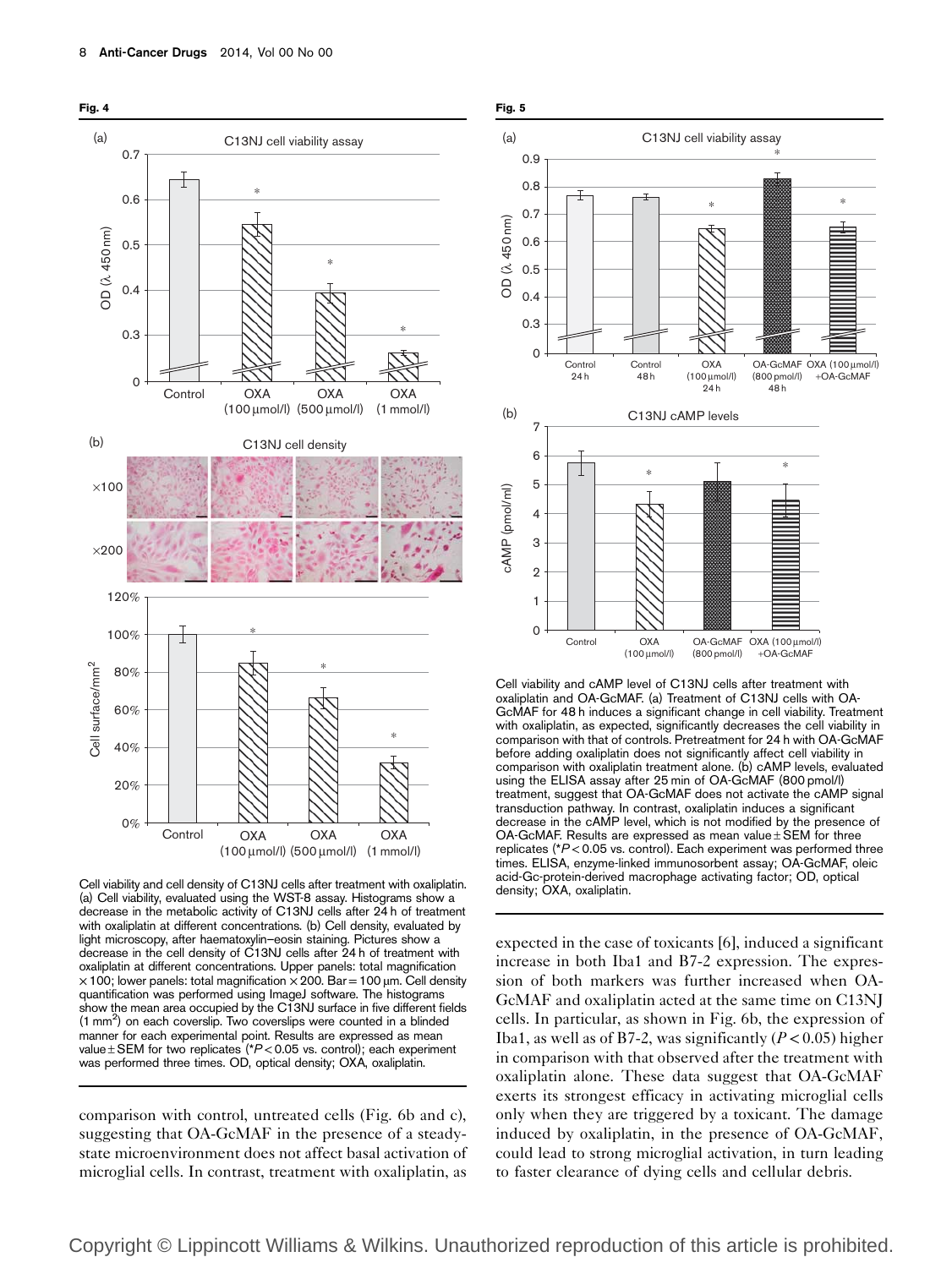<span id="page-8-0"></span>

VEGF, Iba1 and B7-2 expression in C13NJ cells after oxaliplatin and OA-GcMAF treatment. (a) Expression of VEGF, evaluated by western blotting analysis and quantified using ImageJ, significantly decreases after C13NJ cell treatment with OA-GcMAF (800 pmol/l), whereas treatment with oxaliplatin or oxaliplatin+OA-GcMAF does not significantly affect VEGF expression in comparison with controls. (b) After treatment with OA-GcMAF, the expression of Iba1 is not significantly increased in comparison with control, untreated cells. However, treatment with oxaliplatin induces a significant increase in Iba1 expression. The expression of this marker is further increased (\*P<0.05) when OA-GcMAF and oxaliplatin act at the same time on C13NJ cells. (c) B7-2 expression shows a similar trend as that shown by Iba1. In fact, treatment with OA-GcMAF alone does not significantly affect B7-2 expression in comparison with control, untreated cells. In contrast, treatment with oxaliplatin induces a significant increase in B7-2 expression, which is further increased when OA-GcMF is present. Results are expressed as mean<br>value±SEM for two replicates (\*P<0.05 vs. control; \*\*P<0.05 vs adaptor molecule 1; OA-GcMAF, oleic acid-Gc-protein-derived macrophage activating factor; OXA, oxaliplatin; VEGF, vascular endothelial growth factor.

# Copyright © Lippincott Williams & Wilkins. Unauthorized reproduction of this article is prohibited.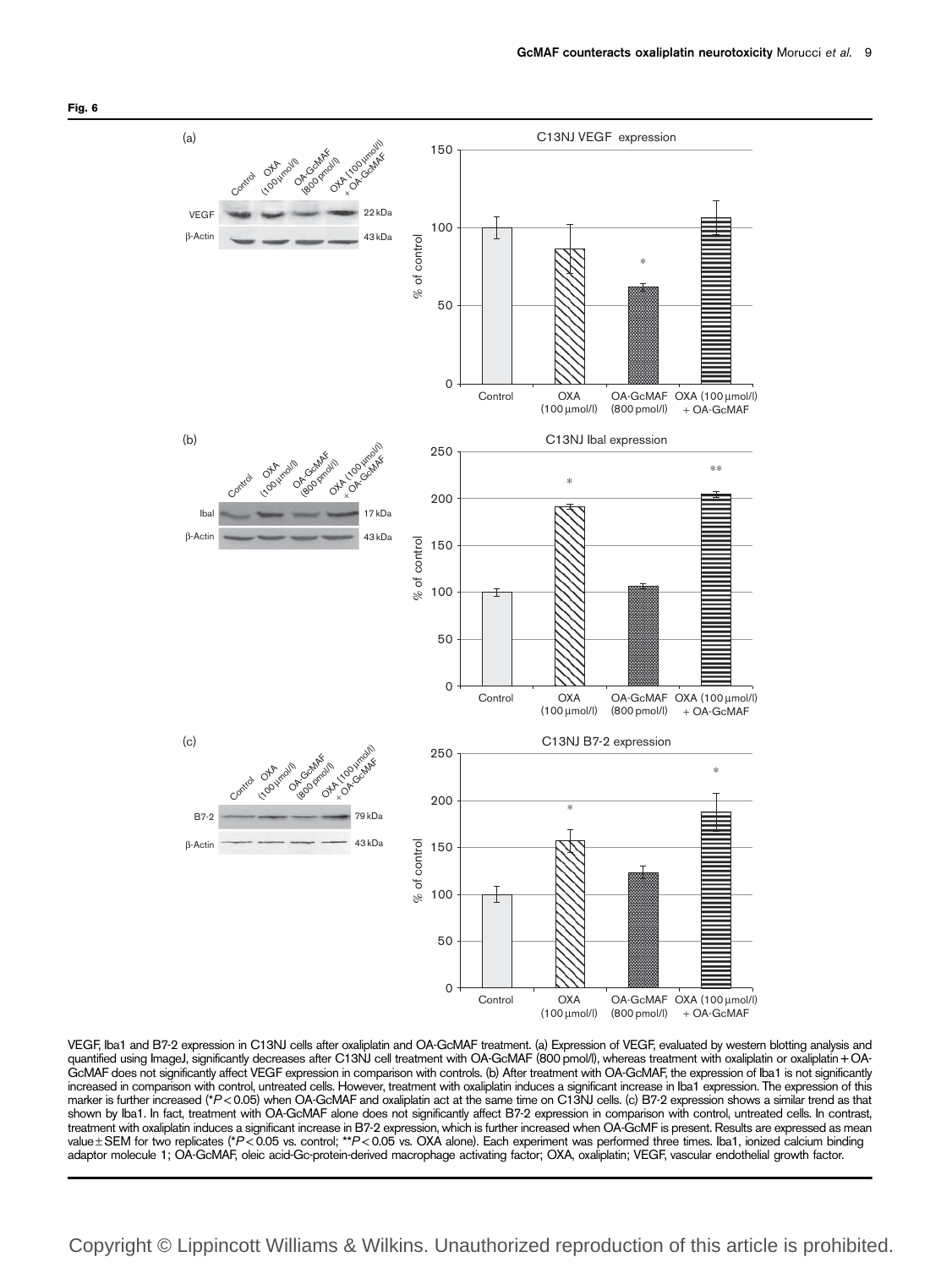However, to rule out the possibility that microglia induction could result in an increase in microglial cell number, cell counting was performed after oxaliplatin and OA-GcMAF treatment. As shown in Fig. 7a, no increase in cell number was observed when C13NJ cells were treated with OA-GcMAF. As expected, the cell number was significantly decreased in the presence of oxaliplatin with or without OA-GcMAF. These results are concordant with the decrease in C13NJ cell viability observed after the previously described treatment with oxaliplatin, and they indicate that OA-GcMAF increases microglial activation without leading to a concomitant, and potentially harmful, increase in cell number.

To assess whether microglial cell activation occurring after OA-GcMAF treatment led to the synthesis and release of neuroprotective factors, we tested the effects of the conditioned medium (CM) of C13NJ cells before and after their treatment for 48 h with OA-GcMAF (800 pmol/ l) on SH-SY5Y cell viability. A cell viability assay was performed on SH-SY5Y cells after their treatment for 24 h with the CM of C13NJ cells. Results showed that C13NJ microglial cells, by themselves, released some neuroprotective factors in the culture medium, inducing a significant increase in neuronal cell viability (Fig. 7b). However, SH-SY5Y cell viability was not increased further on treatment with CM harvested from C13NJ cells treated for 48 h with OA-GcMAF at 800 pmol/l (Fig. 7b). Treatment with OA-GcMAF alone for 24 h does not affect, as expected, SH-SY5Y cell viability. This result suggests that the positive effect, in terms of cell viability, observed when SH-SY5Y cells are treated with OA-GcMAF is mainly due to a direct effect of this molecule on neurons rather than to an indirect effect mediated by microglia neurotrophic factors.

### Treatment of C13NJ and SH-SY5Y cell co-cultures with oxaliplatin and OA-GcMAF: morphology and apoptosis

Data obtained on co-cultures of C13NJ and SH-SY5Y cells showed that the morphology of and the interactions between neurons and microglial cells were deeply affected by the treatment with oxaliplatin [\(Fig. 8a](#page-10-0)). An oxaliplatin concentration of 10 μmol/l was used for coculture experiments, as this was the concentration used to treat neurons that are more sensitive to oxaliplatin than are C13NJ cells. As shown in [Fig. 8a](#page-10-0), after the treatment with oxaliplatin, a decrease in microglia–neuron connections and a significant decrease in neuron density in comparison with controls and OA-GcMAF-treated cells were observed. Microglia–neuron connections were restored when the co-cultures were treated with OA-GcMAF for 24 h before adding oxaliplatin for 24 h [\(Fig. 8a\)](#page-10-0); the neuron density was further reduced because of the toxic effect of oxaliplatin, and a lot of debris was still detected around the cells. To better investigate and quantify cell damage, a Tunel assay was performed. As shown in [Fig. 8b,](#page-10-0) in control cells, as well as



C13NJ cell counting and SH-SY5Y cell viability after treatment with conditioned medium of C13NJ cells. (a) C13NJ cell counting. Treatment with oxaliplatin with or without OA-GcMAF induces a significant decrease in cell number, whereas treatment with OA-GcMAF alone does not affect the cell number in comparison with control cells. (b) SH-SY5Y cell viability, evaluated using the WST-8 assay, significantly increases at the same extent as when SH-SY5Y cells are treated for 24 h with conditioned medium (CM) of C13NJ cells obtained after 48 h of OA-GcMAF treatment or directly harvested from untreated C13NJ cells. Results are expressed as mean value ± SEM for five replicates  $(*P<0.05$  vs. control). Each experiment was performed three times. OA-GcMAF, oleic acid-Gc-protein-derived macrophage activating factor; OD, optical density; OXA, oxaliplatin.

in cells treated with OA-GcMAF, a low number of apoptic cells were detected, as expected for cell cultures. However, when the cells were treated with 10 μmol/l oxaliplatin, a significant increase in the number of apoptotic cells was observed; apoptosis was significantly reduced when the co-cultures were pretreated for 24 h with OA-GcMAF before adding oxaliplatin. Variations in apoptosis, observed by light microscopy, were then quantified using appropriate software and expressed as cell surface/mm<sup>2</sup> ([Fig. 8c\)](#page-10-0). As shown using histograms, considering the level of apoptosis in control cells to be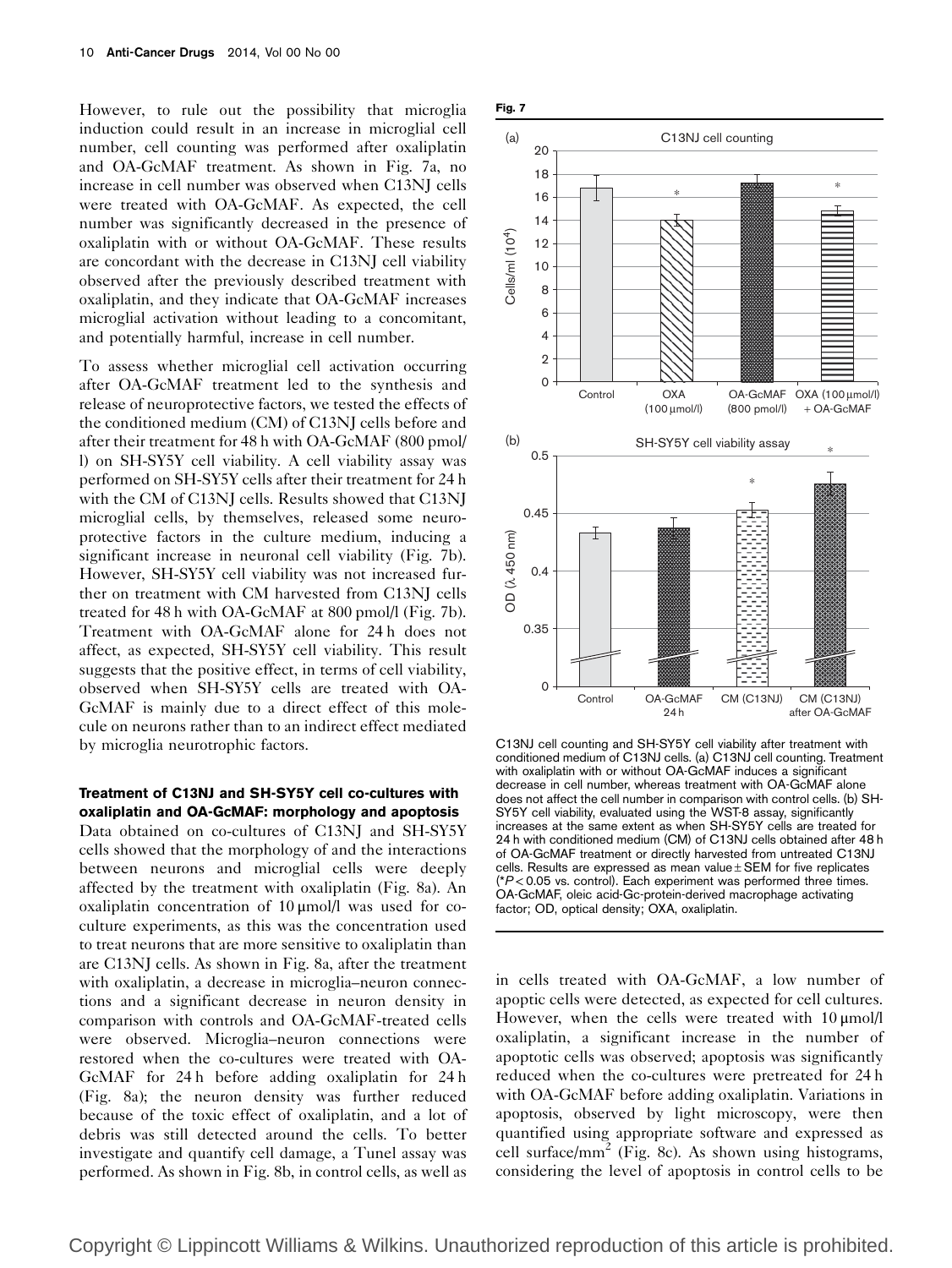

Co-culture morphology after treatment with oxaliplatin (10 μmol/l) and OA-GcMAF. (a, A) Control, untreated cells. Neurons show a typical triangular body, an evident nucleus, a wide cytoplasm and several long cytoplasmic elongations. Microglia are mostly represented by round cells, sometimes forming clusters. Elongations arising from the glial cells and neurons form a sort of intricate net that links microglia and neurons to each other. Bar =100 μm. (B) Oxaliplatin (10 μmol/l)-treated cells. Most of the cell connections are lost or deeply damaged and only a few neurons are present. A lot of debris (arrows), a clear sign of cell degeneration, is present. Bar =100 μm. (C) OA-GcMAF-treated cells. No significant differences are observed, either in microglia or in neurons, when the co-culture is treated with OA-GcMAF, in comparison with control, untreated cells. Numerous cell connections are present (details at a higher magnification in the square). Bars=100 μm. (D) OA-GcMAF and oxaliplatin-treated cells. Cell connections are increased in comparison with oxaliplatin treatment alone. Neuron density is still decreased because of the toxic effect of oxaliplatin, and some debris is still present. Bar=100 μm. (b) Tunel assay. In (A) control cells, as well as in (C) cells treated with OA-GcMAF, only a basal low level of apoptosis is detectable. When (B) cells are treated with oxaliplatin (10 μmol/l), a significant increase in the number of apoptotic cells is observed; (D) apoptosis is significantly reduced when the co-cultures are pretreated for 24 h with OA-GcMAF before adding oxaliplatin. (c) Variations in<br>apoptosis are quantified using appropriate software and expressed as cell surfa replicates (\*P<0.05 vs. control). Each experiment was performed three times. OA-GcMAF, oleic acid-Gc-protein-derived macrophage activating factor.

<span id="page-10-0"></span>Fig. 8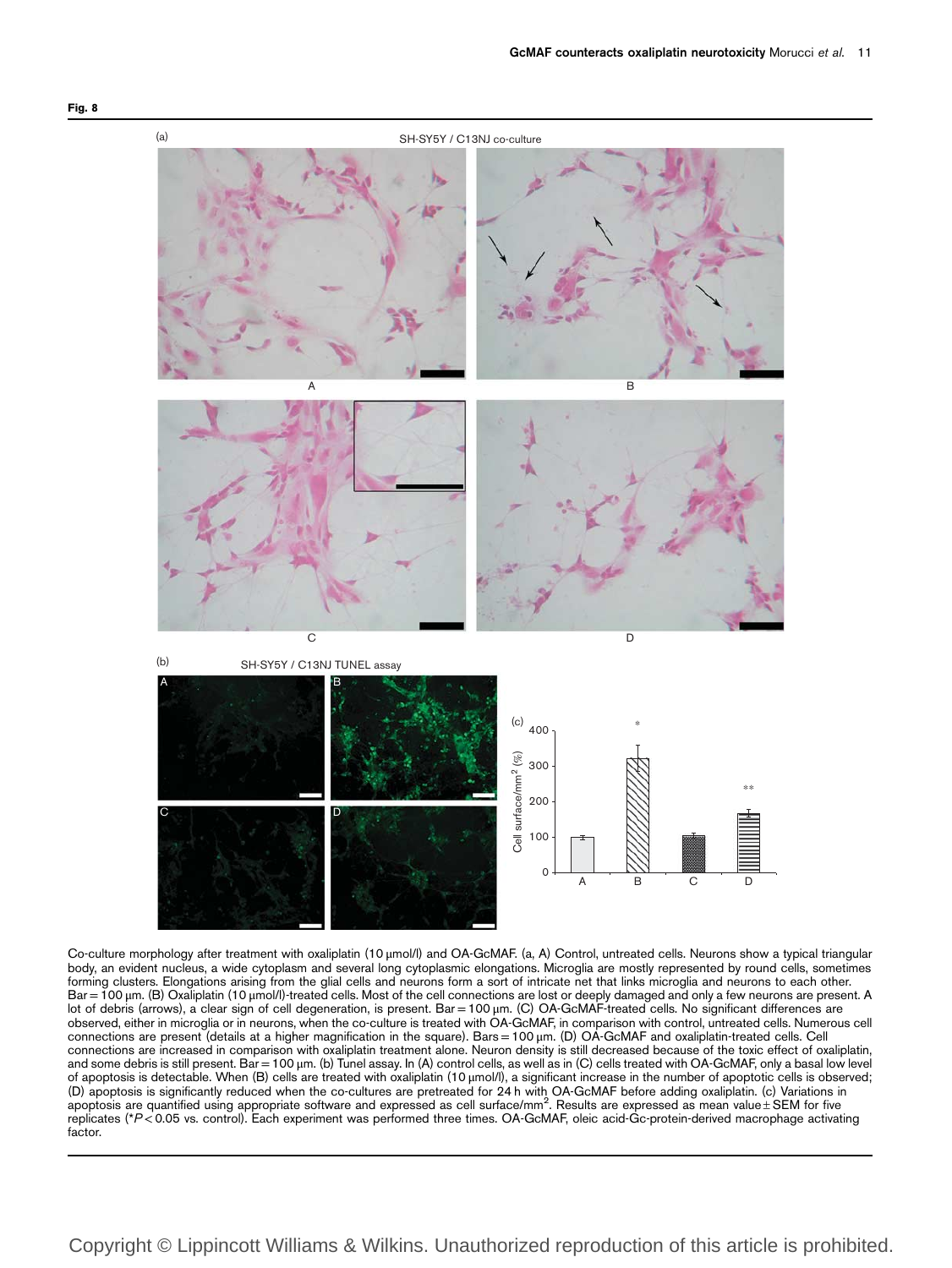100%, oxaliplatin increased the level of apoptosis by more than three times; when the co-culture was pretreated with OA-GcMAF and then with oxaliplatin the level of apoptosis significantly decreased in comparison with that observed after treatment with oxaliplatin alone.

## **Discussion**

Oxaliplatin is a platin organic drug with good therapeutic effects in several solid tumour types, but it has a characteristic pattern of neurotoxicity. Such a toxicity, characterized by cold-exacerbated paresthesias, muscle spasms and fasciculations, sometimes leads to functional impairment and even ataxia, which frequently compromise the efficacy of chemotherapy. Therefore, there is a need for the investigation of agents that may ameliorate or modulate the neurotoxic symptoms induced by such oxaliplatin-based chemotherapy regimens. It is of fundamental importance that, to be clinically useful, the antineuropathic agents must reduce the neurotoxic effect of the chemotherapeutic agent without hampering its full antitumour efficacy. In this study, we evaluated the role of a molecule that has immunotherapeutic properties by itself, OA-GcMAF, in directly counteracting the toxic effects of oxaliplatin on human neurons and in inducing microglia activation.

Our results demonstrate that a commercially available formula of GcMAF, OA-GcMAF, which has been shown to be successful in the integrated immunotherapy of advanced cancers [\[17\]](#page-12-0), may significantly contribute to neutralizing the neurotoxicity induced by oxaliplatin, at the same time possibly concurring to an overall anticancer effect.

Thus, we demonstrated that OA-GcMAF reverses the neuronal damage inflicted by oxaliplatin and preserves neuronal viability, possibly through the cAMP/VEGF neuroprotective signalling pathway.

It is also interesting to note that the observed effects of OA-GcMAF on the cAMP/VEGF cascade are consistent with the well-established association between GcMAF and VDR. Thus, activation of VDR in neurons is known to involve cAMP signalling [\[36](#page-12-0)], and cAMP signalling mediates the protection of neurons and cerebral vascular endothelial cells by VEGF [\[37](#page-12-0)]. The following signalling cascade can therefore be proposed: GcMAF activates VDR, which in turn stimulates cAMP signalling, resulting in the induction of VEGF expression, which is responsible for neuronal protection against oxaliplatin-induced damage. Besides its role in reversing oxaliplatin-induced damage and in the activation of the cAMP/VEGF cascade, OA-GcMAF directly induces an increase in the expression of neuromodulin, a well-known protein associated with filopodial extension and neurite branching, clearly allowing growth of a developing or regenerating neuron.

This proposed mechanism of action underlying the neuroprotective effect of OA-GcMAF is paralleled by the effects on microglial cells. At variance with its effects on neurons, OA-GcMAF does not appear to protect microglial cells against the damage induced by oxaliplatin and, consistently, it does not increase cAMP levels, nor does it induce the expression of VEGF. However, as microglial cells express the receptor associated with OA-GcMAF signalling, that is VDR [\[38\]](#page-12-0), other biological effects of OA-GcMAF can be expected in these cells. Consistent with this hypothesis, we demonstrated that OA-GcMAF, in the presence of important cell damage induced by oxaliplatin, increased the expression of specific markers of microglial cell activation (Iba1 and B7-2), not associated with an increase in the cell number, thus lending credit to the hypothesis that OA-GcMAF-stimulated microglial cells contribute to the overall neuroprotective effect by scavenging oxaliplatin-damaged cells. This hypothesis is consistent with the notion that microglial cell activation is directly engaged in processes involved in restoring normal pain signalling and protecting against neurotoxicity [\[8\]](#page-12-0).

In addition to these considerations, and consistent with an active role of microglial cells in preserving neuronal function and restoring neuronal viability, we observed that the culture medium of C13NJ cells contained neurotrophic and neuroprotective factors that may further contribute to the preservation of neuronal viability. Oddly enough, the release of neuroprotective factors in the CM of C13NJ cells was not affected by OA-GcMAF. Although puzzling, these observations further demonstrate that the effects of OA-GcMAF are not only cell specific but are also very selective as far as the intracellular signalling pathways are concerned. Further studies will be aimed at elucidating the precise role of OA-GcMAF in inducing microglial cell activation and in the overall context of neuroprotection. In fact, the therapeutic efficacy of OA-GcMAF in treating neurological conditions such as autism spectrum disorders and mylagic encephalomyelitis [\[16,25](#page-12-0)] provides indirect evidence for a significant neuroprotective effect in vivo. Consistent with this indirect clinical evidence, preliminary results appear to indicate that intraperitoneal administration of OA-GcMAF significantly reduces inflammatory pain in rats [\[16\]](#page-12-0).

If these observations obtained *in vitro* are replicated in vivo, it can be hypothesized that GcMAF could be included in oxaliplatin-based regimens. The association between these two powerful anticancer molecules would probably produce the dual effect of reduction of oxaliplatin-induced neurotoxicity and possible synergism in the overall anticancer effect.

## Acknowledgements

Stefania Pacini and Marco Ruggiero received grants from the University of Firenze and the Project PRIN 2009.